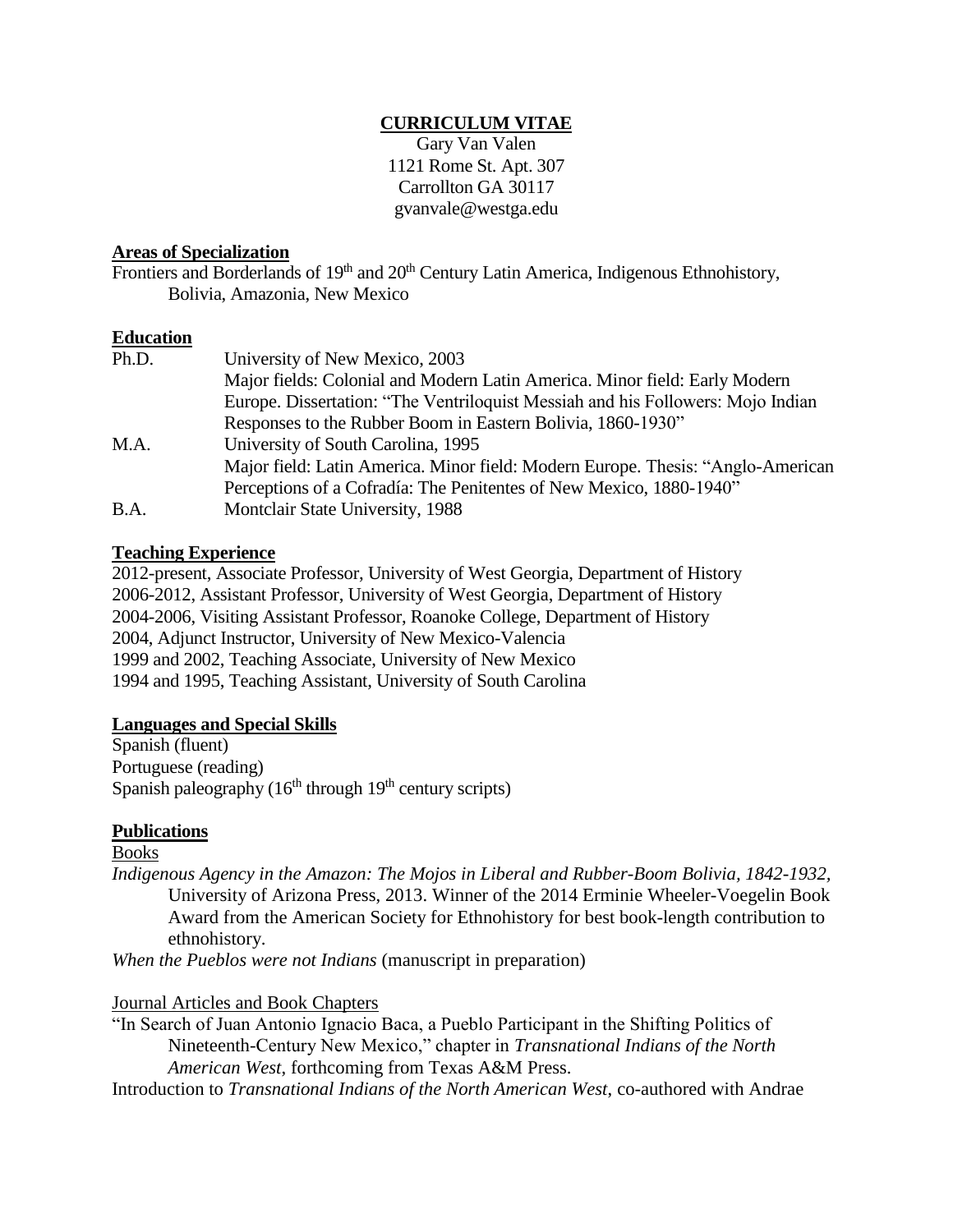Marak, forthcoming from Texas A&M Press.

- "The Seven Trees and Ramapough Ethnicity," *Voices: The Journal of New York Folklore*, Spring/Summer 2014.
- "Border Life as Seen through Rural Schools in Southern Arizona," *The Middle Ground Journal: World History and Global Studies*, No. 8, Spring 2014*.* Online at [http://www2.css.edu/app/depts/his/historyjournal/index.cfm?name=Border-Life-as-Seen-](http://www2.css.edu/app/depts/his/historyjournal/index.cfm?name=Border-Life-as-Seen-Through-Rural-Schools-in-Southern-Arizona&cat=6&art=250)[Through-Rural-Schools-in-Southern-Arizona&cat=6&art=250](http://www2.css.edu/app/depts/his/historyjournal/index.cfm?name=Border-Life-as-Seen-Through-Rural-Schools-in-Southern-Arizona&cat=6&art=250)
- "De Mojos a Beni: los indígenas y la reforma gubernativa en la Amazonía boliviana, 1842- 1860." *Anuario de Estudios Bolivianos, Archivísticos y Bibliográficos,* No. 17, Archivo y Biblioteca Nacionales de Bolivia, 2011*.*
- "The Caribbean as Crossroads of World History," *World History Bulletin*, Vol. XXII, No. 2, Fall 2006. Online at [http://www.thewha.org/bulletins/fall\\_2006.pdf](http://www.thewha.org/bulletins/fall_2006.pdf)
- "Anglo Perceptions of a Cofradía: The Penitentes of New Mexico, 1880-1940." *SECOLAS Annals*, Vol. 27, March 1996.

Book Reviews, Bibliographies, and Encyclopedia Articles

- "Rural History of Modern South America," in preparation for Oxford Bibliographies.
- Review of *The Guaraní and their Missions,* by Julia J.S. Sarreal. *The Catholic Historical Review,* in preparation.
- "A Basic Bibliography of Bolivian Indigenismo," for *Red Interindi: Una red de investigadores acerca del indigenismo interamericano / Interindi Network: A Researchers Network on Inter-American Indigenismo,* [http://www.interindi.net/,](http://www.interindi.net/) 2013.
- Review of *Outlawed: Between Security and Rights in a Bolivian City*, by Daniel M. Goldstein. *The Latin Americanist*, Vol. 57, No. 4, December 2013.
- Review of *La reducción imposible. Las expediciones del padre Negrete a los pacaguaras (1795- 1800),* by Diego Villar, Lorena Córdoba, and Isabelle Combès. *Anthropos,* Vol. 107, No. 1, February 2012.
- Review of *An Arab's Journey to Colonial Spanish America*, by Caesar E. Farah. *Sixteenth Century Journal*, Vol. 36, No. 4, Winter 2005.
- "Guayocho, Andrés." In Josep M. Barnadas, ed. *Diccionario histórico de Bolivia*. Sucre, Bolivia: Grupo de Estudios Históricos, 2002.
- Review of *Anasazi America*, by David E. Stuart. *New Mexico Historical Review*, Vol. 77, No. 4, Fall 2002.
- Review of *Great Towns and Regional Polities in the Prehistoric American Southwest and Southeast*, edited by Jill E. Neitzel. *New Mexico Historical Review*, Vol. 76, No. 2, April 2001.
- Review of *The Chaco Meridian*, by Stephen H. Lekson. *New Mexico Historical Review*, Vol. 75, No. 2, April 2000.

### **Conference and Research Presentations**

- "Reconciling Oral and Documentary History: The Case of Juan Antonio Ignacio Baca of Cochiti Pueblo," Rocky Mountain Council of Latin American Studies in Tucson, Arizona, April 10, 2015.
- "Indigenous Language and Material Culture in the Bolivian Amazon: Change and Continuity among the Mojos, 1842-1932," invited talk for the Humanities Working Group Change and Continuity in the Andes and the Amazon at the Ohio State University, March 31, 2015.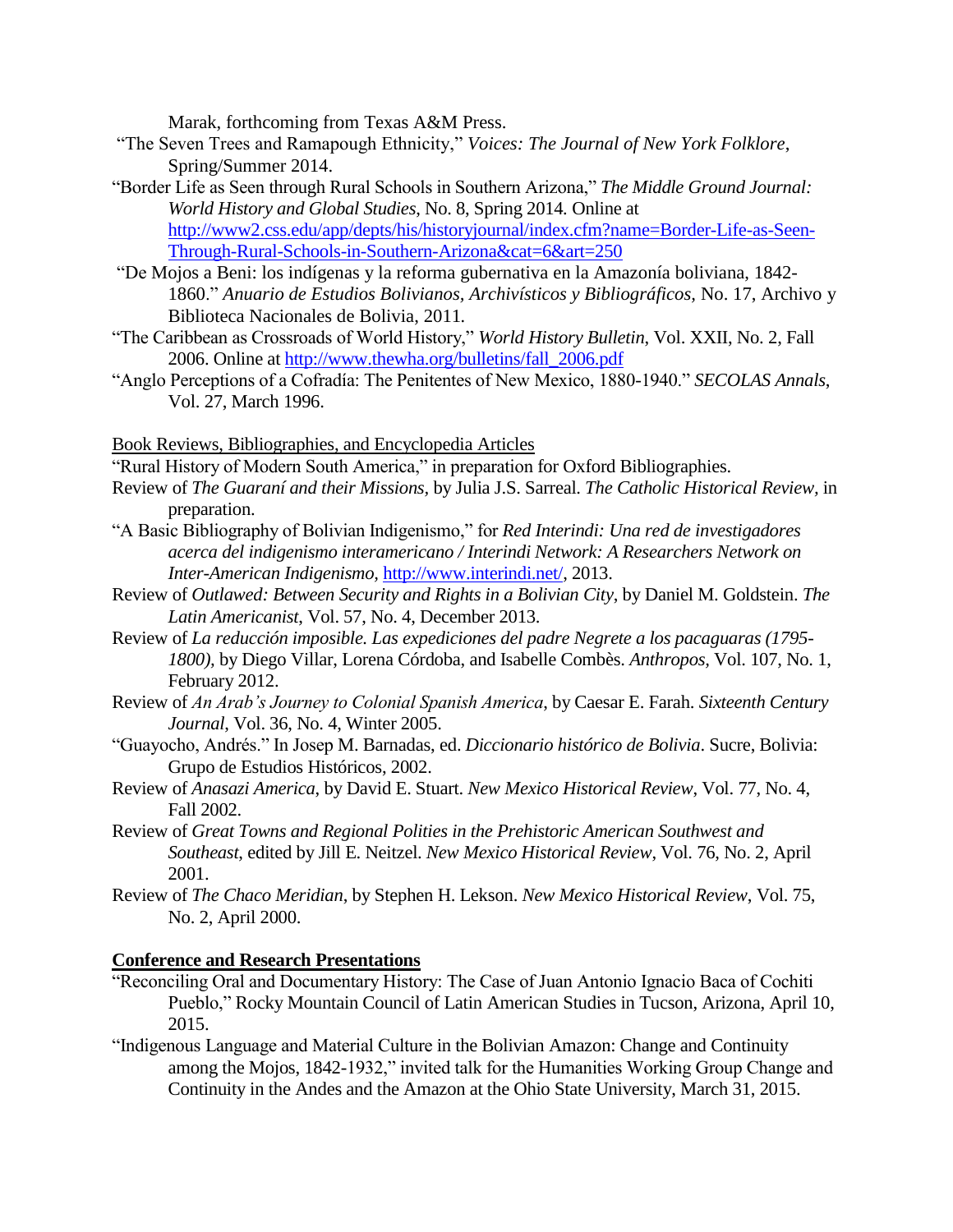- "Indigenous Amazonian History in the Context of Liberalism and the Rubber Boom, 1842-1926," invited talk for the Ohio State University-Newark Cultural Arts Committee, March 30, 2015.
- "Found in Translation: Unlocking the Past through Language and Inscription," with Elaine Mackinnon, Nadejda Williams, and Charles Lipp, 29<sup>th</sup> Annual Interdisciplinary Conference in the Humanities, UWG, October 31, 2014.
- "Indigenous Agency in the Amazon," book talk presented at UWG, January 21, 2014.
- "Hispano Voices in New Mexican Territorial Politics: The Example of the Bosque Redondo Controversy," Southwest Council of Latin American Studies in Miami, Florida, March 10, 2012.
- "Mexican American Political Voices from the 1860s: The Debate on Navajo Removal," colloquium talk presented at UWG, November 2, 2011.
- "In Search of Juan Antonio Ignacio Baca: A Native American 'Troublemaker' in Early Nineteenth-Century New Mexico," brown bag talk presented at UWG, September 9, 2011.
- "When the Pueblos were not Indians," Latin American and Iberian Institute of the University of New Mexico, June 23, 2010.
- "Citizen-Caciques of the Bolivian Amazon: Mojo Leadership and the Discourse of Liberalism, 1842-1926," American Historical Association in Washington, D.C., January 5, 2008.
- "The Caribbean as Crossroads of World History," Southeast World History Association in Boone, North Carolina, October 20, 2006.
- "Incorporating Latin America into World History," Southeast World History Association in Lexington, Virginia, October 14, 2005.
- "Mojos y Chiquitos: Economía e ideología en los siglos XVII-XIX," with María José Diez and Manuel Plaza, Archivo y Biblioteca Nacionales de Bolivia, Sucre, June 10, 2005.
- "From Mobility to Immobility: Indigenous Participation in the Bolivian Rubber Boom, 1860- 1920," Middle Atlantic Council of Latin American Studies in Richmond, Virginia, April 8, 2005.
- "The Ventriloquist Messiah of Bolivia: A Study of the Revolt of Andrés Guayocho, 1887," Rocky Mountain Council of Latin American Studies in Missoula, Montana, April 24, 1998.
- "The Penitentes: Anglo-American Perceptions of a Hispanic Lay Brotherhood in New Mexico, 1880-1940," University of South Carolina, March 16, 1995.
- "Anglo-American Perceptions of a Cofradía: The Penitentes of New Mexico," South Eastern Council of Latin American Studies in Chapel Hill, NC, March 11, 1995.

### **Public Service Presentations**

- Participant in Diversity Roundtable "Internationalizing the Curriculum and Study Abroad," for the Center for Diversity and Inclusion at the University of West Georgia, February 11, 2015.
- "The Diversity of the Latino Experience in the United States," for the Center for Diversity and Inclusion's Multicultural Conversation Series at the University of West Georgia, October 8, 2014.
- Participant in University of West Georgia Department of History Fall Roundtable, "Latino Immigration into the South: What's Distinctive?," October 15, 2013.
- Interviewed and quoted in Colton Campbell, "Expert: 'Don't worry' about doomsday theory," *Times-Georgian,* December 21, 2012, 1, 6.
- Interviewed for Community Voice program "Behind the Alleged Mayan Prophecy," hosted by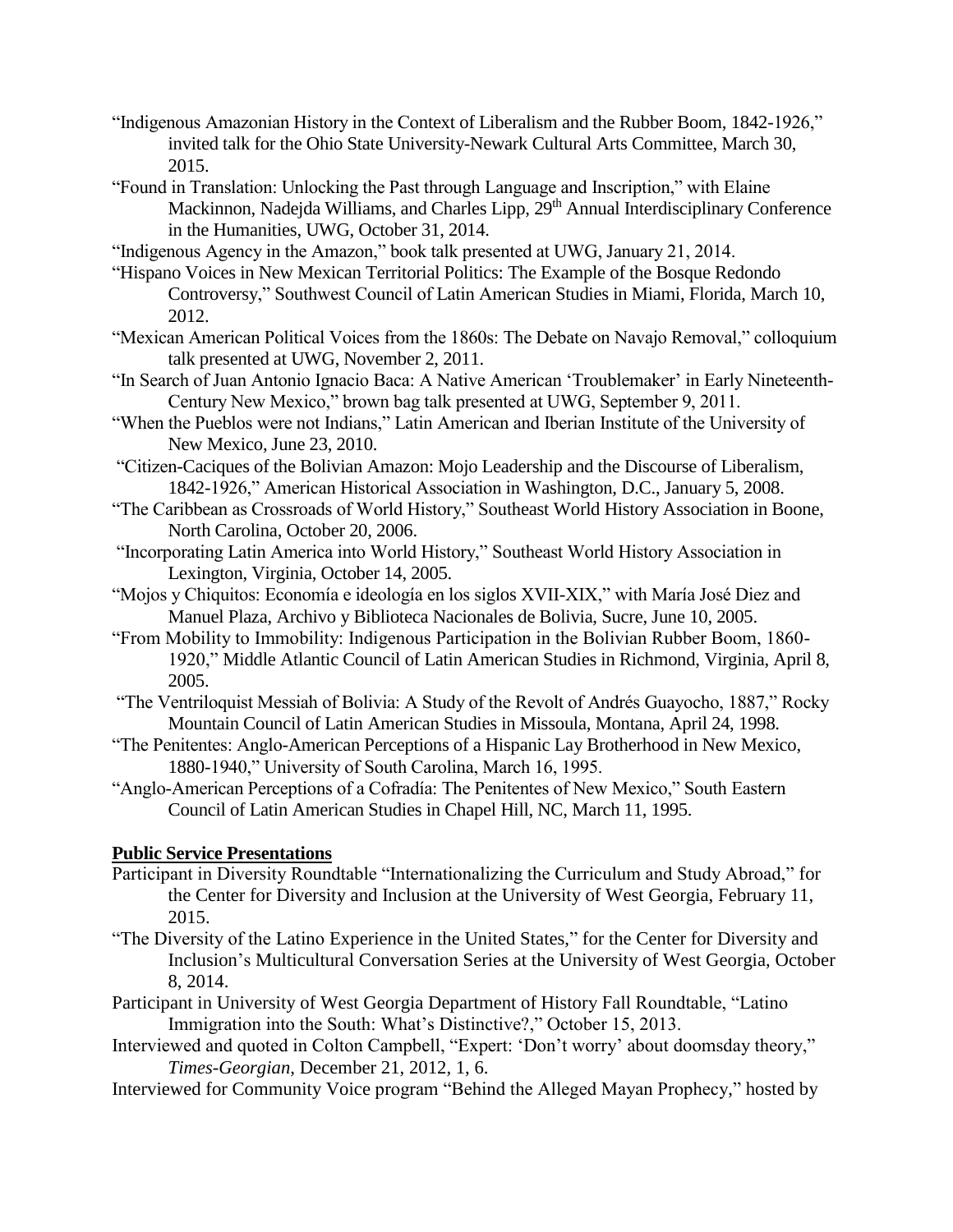Colin Worthington on WLBB, 1330 AM, Carrollton, Georgia, December 19, 2012. Podcast online at:

[http://www.gradickcommunications.com/play\\_window.php?audioType=Episode&audioI](http://www.gradickcommunications.com/play_window.php?audioType=Episode&audioId=6166748) [d=6166748](http://www.gradickcommunications.com/play_window.php?audioType=Episode&audioId=6166748)

- "Bolivia under Evo Morales: Indigenismo or Chavismo?" for the Office of Institutional Diversity at the University of West Georgia, November 10, 2010.
- "Out of Many, Many: The Origins and Diversity of Latin American Culture," for Luso-Hispanic Day at the University of West Georgia, October 4, 2010.
- "Latin America: A Shift to the Left?" for Floyd Hoskins Great Decisions series, sponsored by the Carrollton-Carroll County League of Women Voters and Carrollton Rotary, February 2008.
- "Mexico: Neighbor in Turmoil" for Floyd Hoskins Great Decisions series, sponsored by the Carrollton-Carroll County League of Women Voters and Carrollton Rotary, February 2007.
- "Democracy in South America," with Howard Warshawsky, Roanoke College, Salem, Virginia, November 29, 2005.
- "An Orientation to the Archivo General de Indias Collection," UNM Center for Southwest Research, April 16, 2003.
- "Using the Archivo General de Indias Collection to Study Colonial Mexican and New Mexican History," UNM Center for Southwest Research, April 5, 2002.

# **Honors**

Erminie Wheeler-Voegelin Book Award, 2014

Richard E. Greenleaf Visiting Library Scholar Award, 2009

University of West Georgia Faculty Research Grants, 2008 and 2009

Starter Grant, Roanoke College, 2005

- Fray Angélico Chávez Fellowship, University of New Mexico, 2001-2003
- Latin American and Iberian Institute Dissertation Fellowship, University of New Mexico, 1999- 2001
- Research travel grants at University of South Carolina and University of New Mexico, 1995, 1998, and 1999

Inventarios de Campina Grande Project, University of South Carolina, 1993-1994

State of New Jersey Distressed Cities Program Internship, 1988

McLean Scholarship, Montclair State University, 1987

Jaffe Award, Montclair State University, 1986 and 1988

# **Membership and Offices in Professional Societies**

American Society for Ethnohistory, 2015 Latin American and Caribbean Section of the Southern Historical Association, 2014 Latin American Studies Association, 2013 Southwest Council on Latin American Studies, 2012 Georgia Association of Historians, 2012 Active foreign member in the preparation of the "Chape Ichapekene Piesta de San Ignacio de Mojos" file for the Bolivian Ministry of Cultures and UNESCO, 2010 (discontinued following death of the Minister of Cultures) Affiliated Academic Colleague of the Latin American and Iberian Institute, UNM, 2009 Southeast World History Association, 2005 Middle Atlantic Council on Latin American Studies, 2005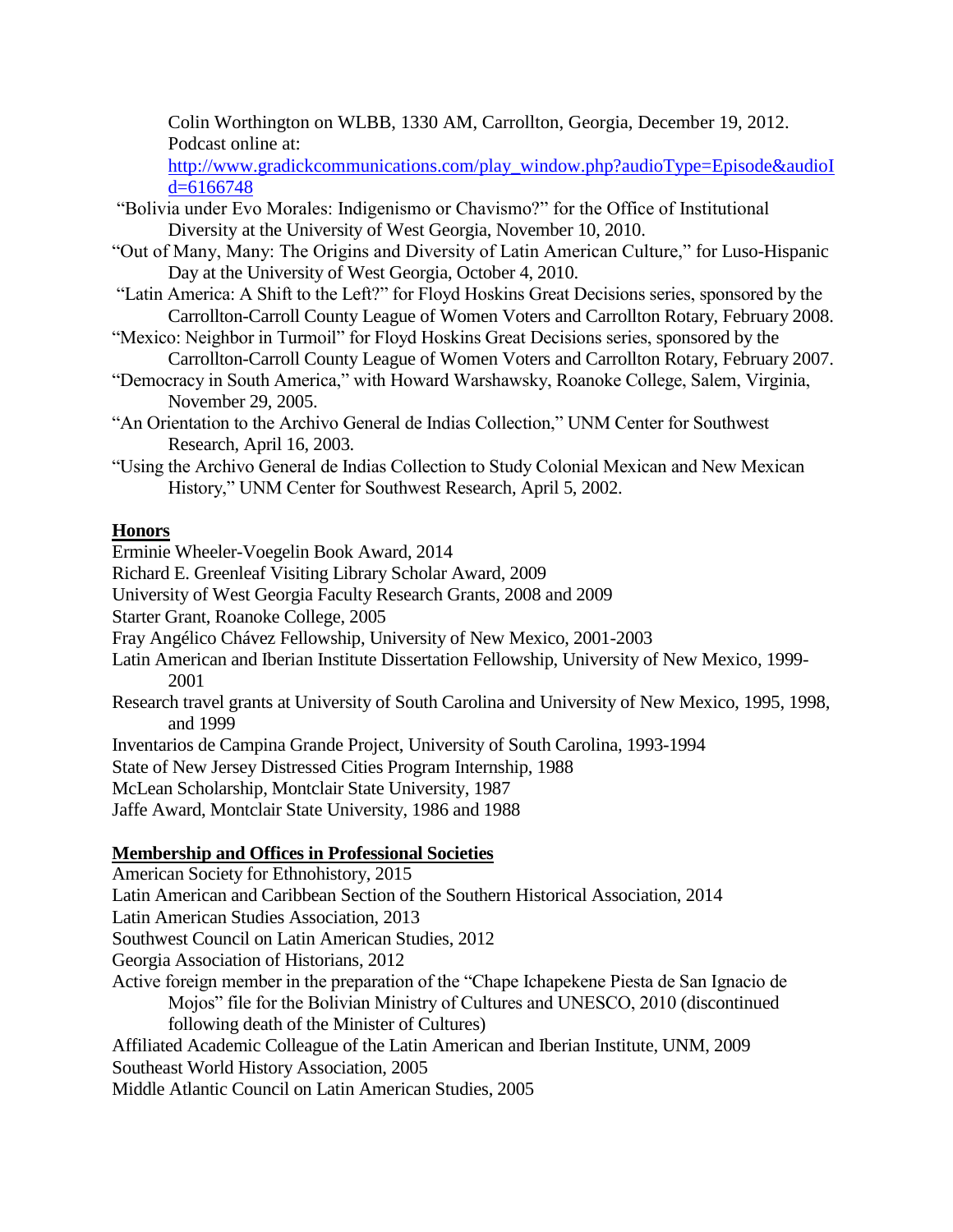Bolivian Studies Association, 2004 American Historical Association, 2002 South Eastern Council on Latin American Studies, 1995 Phi Alpha Theta, 1986-1988 (chapter president at Montclair State University, 1987-1988)

## **Reviewer**

Manuscript reviewer for Bloomsbury Press (2014) Manuscript reviewer for *The Middle Ground Journal: World History and Global Studies* (2014) Manuscript reviewer for University of New Mexico Press (2011 and 2013) Reviewer for 8th edition of Oxford University Press' *Colonial Latin America,* by Mark Burkholder and Lyman Johnson (2011) Reviewer for 7th edition of Oxford University Press' *Colonial Latin America,* by Mark Burkholder and Lyman Johnson (2008)

### **University Service**

University Level Latin American Studies Minor Coordinator, (2012-) Faculty Senator (2012-14) Senate University Relations Committee (2012-14) Center for Diversity and Inclusion Conversation Series Committee (2012-) General University Matters Committee (2009-2011)

College Level

Judge for COAH Research Day (2013, 2014, and 2015) Representative to the COAH Faculty Advisory Committee (2011 and 2015) Secretary to the COAH Executive Committee (2015) Representative to the COAS Faculty Advisory Committee (2010)

Department Level Public Programming Committee (2015-18) Budget and Awards Committee (2014-15) Public History Committee (2012-13) Promotion and Tenure Committee (2012-15, Chair 2014-15) Elections Coordinator (2012) Budget Oversight Committee (2011-13, Chair) Graduate Second-Language Coordinator (2011-) Library Coordinator (2011-) 1111 Survey Assessment Committee (2011-) 1112 Survey Assessment Committee (2011-2012) Department meeting minutes-taker (2009-2011) Ad Hoc Committee on International Programs (2009-) Awards and Colloquium Committee (2008-2010, Chair 2009-2010) Graduate Studies Committee (2008-2011) Colloquium Committee (2007-2008) Scheduling Committee (2007-2008) Search committee for an Asian historian (2014-15, Chair)